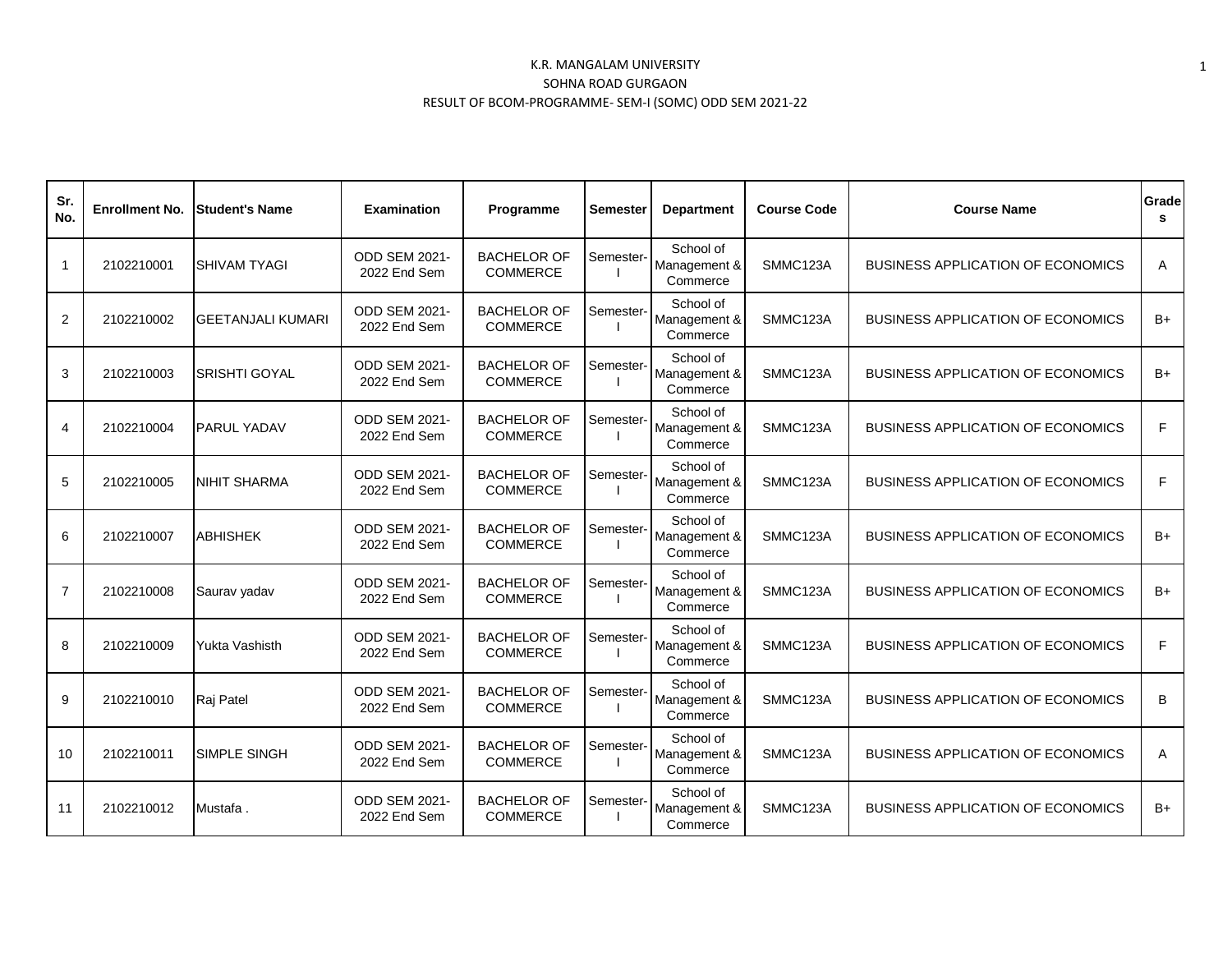| Sr.<br>No.     | <b>Enrollment No.</b> | <b>Student's Name</b>    | <b>Examination</b>                   | Programme                             | Semester  | <b>Department</b>                     | <b>Course Code</b> | <b>Course Name</b>           | <b>Grades</b> |
|----------------|-----------------------|--------------------------|--------------------------------------|---------------------------------------|-----------|---------------------------------------|--------------------|------------------------------|---------------|
| $\mathbf{1}$   | 2102210001            | <b>SHIVAM TYAGI</b>      | ODD SEM 2021-<br>2022 End Sem        | <b>BACHELOR OF</b><br><b>COMMERCE</b> | Semester- | School of<br>Management &<br>Commerce | UCES125A           | ENVIRONMENTAL STUDIES        | B+            |
| 2              | 2102210002            | <b>GEETANJALI KUMARI</b> | ODD SEM 2021-<br>2022 End Sem        | <b>BACHELOR OF</b><br><b>COMMERCE</b> | Semester- | School of<br>Management &<br>Commerce | UCES125A           | ENVIRONMENTAL STUDIES        | A             |
| 3              | 2102210003            | <b>SRISHTI GOYAL</b>     | <b>ODD SEM 2021-</b><br>2022 End Sem | <b>BACHELOR OF</b><br><b>COMMERCE</b> | Semester- | School of<br>Management &<br>Commerce | UCES125A           | <b>ENVIRONMENTAL STUDIES</b> | B             |
| $\overline{4}$ | 2102210004            | <b>PARUL YADAV</b>       | ODD SEM 2021-<br>2022 End Sem        | <b>BACHELOR OF</b><br><b>COMMERCE</b> | Semester- | School of<br>Management &<br>Commerce | UCES125A           | <b>ENVIRONMENTAL STUDIES</b> | F             |
| 5              | 2102210005            | <b>NIHIT SHARMA</b>      | ODD SEM 2021-<br>2022 End Sem        | <b>BACHELOR OF</b><br><b>COMMERCE</b> | Semester- | School of<br>Management &<br>Commerce | UCES125A           | <b>ENVIRONMENTAL STUDIES</b> | F             |
| 6              | 2102210007            | <b>ABHISHEK</b>          | ODD SEM 2021-<br>2022 End Sem        | <b>BACHELOR OF</b><br><b>COMMERCE</b> | Semester- | School of<br>Management &<br>Commerce | UCES125A           | <b>ENVIRONMENTAL STUDIES</b> | $\mathsf{C}$  |
| $\overline{7}$ | 2102210008            | Saurav yadav             | ODD SEM 2021-<br>2022 End Sem        | <b>BACHELOR OF</b><br><b>COMMERCE</b> | Semester- | School of<br>Management &<br>Commerce | UCES125A           | <b>ENVIRONMENTAL STUDIES</b> | P             |
| 8              | 2102210009            | <b>Yukta Vashisth</b>    | <b>ODD SEM 2021-</b><br>2022 End Sem | <b>BACHELOR OF</b><br><b>COMMERCE</b> | Semester- | School of<br>Management &<br>Commerce | UCES125A           | <b>ENVIRONMENTAL STUDIES</b> | P             |
| 9              | 2102210010            | Raj Patel                | ODD SEM 2021-<br>2022 End Sem        | <b>BACHELOR OF</b><br><b>COMMERCE</b> | Semester- | School of<br>Management &<br>Commerce | UCES125A           | <b>ENVIRONMENTAL STUDIES</b> | B+            |
| 10             | 2102210011            | <b>SIMPLE SINGH</b>      | <b>ODD SEM 2021-</b><br>2022 End Sem | <b>BACHELOR OF</b><br><b>COMMERCE</b> | Semester- | School of<br>Management &<br>Commerce | UCES125A           | <b>ENVIRONMENTAL STUDIES</b> | A             |
| 11             | 2102210012            | Mustafa.                 | <b>ODD SEM 2021-</b><br>2022 End Sem | <b>BACHELOR OF</b><br><b>COMMERCE</b> | Semester- | School of<br>Management &<br>Commerce | UCES125A           | <b>ENVIRONMENTAL STUDIES</b> | P             |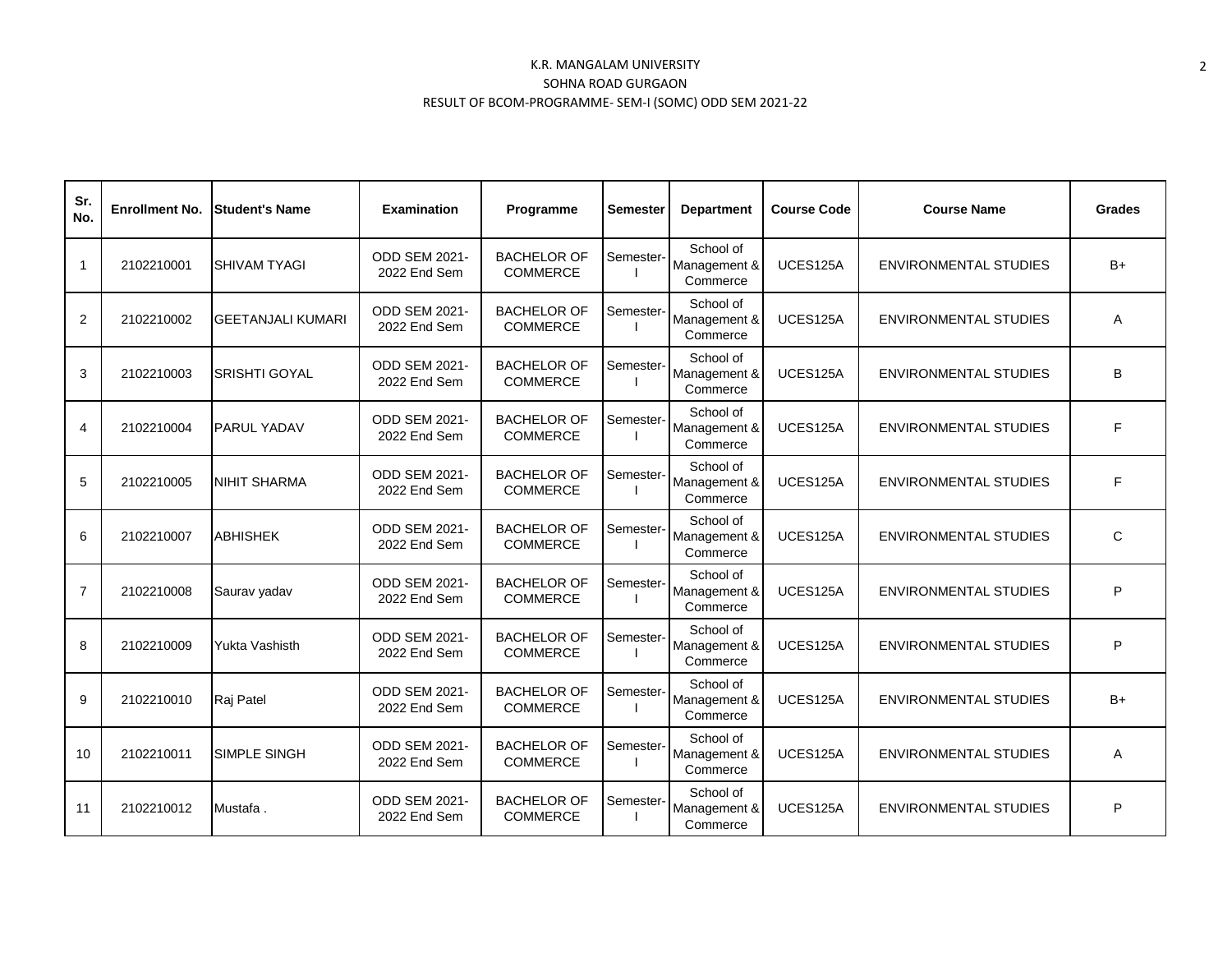| Sr.<br>No.     | <b>Enrollment No.</b> | <b>Student's Name</b>    | <b>Examination</b>                   | Programme                             | <b>Semester</b> | <b>Department</b>                     | <b>Course Code</b> | <b>Course Name</b>         | <b>Grades</b> |
|----------------|-----------------------|--------------------------|--------------------------------------|---------------------------------------|-----------------|---------------------------------------|--------------------|----------------------------|---------------|
| $\mathbf{1}$   | 2102210001            | <b>SHIVAM TYAGI</b>      | <b>ODD SEM 2021-</b><br>2022 End Sem | <b>BACHELOR OF</b><br><b>COMMERCE</b> | Semester-       | School of<br>Management &<br>Commerce | UCDM301A           | <b>DISASTER MANAGEMENT</b> | $B+$          |
| $\overline{2}$ | 2102210002            | <b>GEETANJALI KUMARI</b> | <b>ODD SEM 2021-</b><br>2022 End Sem | <b>BACHELOR OF</b><br><b>COMMERCE</b> | Semester-       | School of<br>Management &<br>Commerce | UCDM301A           | <b>DISASTER MANAGEMENT</b> | $B+$          |
| 3              | 2102210003            | <b>SRISHTI GOYAL</b>     | <b>ODD SEM 2021-</b><br>2022 End Sem | <b>BACHELOR OF</b><br><b>COMMERCE</b> | Semester-       | School of<br>Management &<br>Commerce | UCDM301A           | <b>DISASTER MANAGEMENT</b> | $B+$          |
| 4              | 2102210004            | PARUL YADAV              | <b>ODD SEM 2021-</b><br>2022 End Sem | <b>BACHELOR OF</b><br><b>COMMERCE</b> | Semester-       | School of<br>Management &<br>Commerce | UCDM301A           | <b>DISASTER MANAGEMENT</b> | F             |
| 5              | 2102210005            | <b>NIHIT SHARMA</b>      | <b>ODD SEM 2021-</b><br>2022 End Sem | <b>BACHELOR OF</b><br><b>COMMERCE</b> | Semester-       | School of<br>Management &<br>Commerce | UCDM301A           | <b>DISASTER MANAGEMENT</b> | F             |
| 6              | 2102210007            | <b>ABHISHEK</b>          | <b>ODD SEM 2021-</b><br>2022 End Sem | <b>BACHELOR OF</b><br><b>COMMERCE</b> | Semester-       | School of<br>Management &<br>Commerce | UCDM301A           | <b>DISASTER MANAGEMENT</b> | $B+$          |
| $\overline{7}$ | 2102210008            | Saurav yadav             | <b>ODD SEM 2021-</b><br>2022 End Sem | <b>BACHELOR OF</b><br><b>COMMERCE</b> | Semester-       | School of<br>Management &<br>Commerce | UCDM301A           | <b>DISASTER MANAGEMENT</b> | $B+$          |
| 8              | 2102210009            | Yukta Vashisth           | <b>ODD SEM 2021-</b><br>2022 End Sem | <b>BACHELOR OF</b><br><b>COMMERCE</b> | Semester-       | School of<br>Management &<br>Commerce | UCDM301A           | <b>DISASTER MANAGEMENT</b> | $B+$          |
| 9              | 2102210010            | Raj Patel                | <b>ODD SEM 2021-</b><br>2022 End Sem | <b>BACHELOR OF</b><br><b>COMMERCE</b> | Semester-       | School of<br>Management &<br>Commerce | UCDM301A           | <b>DISASTER MANAGEMENT</b> | $B+$          |
| 10             | 2102210011            | SIMPLE SINGH             | <b>ODD SEM 2021-</b><br>2022 End Sem | <b>BACHELOR OF</b><br><b>COMMERCE</b> | Semester-       | School of<br>Management &<br>Commerce | UCDM301A           | <b>DISASTER MANAGEMENT</b> | $B+$          |
| 11             | 2102210012            | Mustafa.                 | <b>ODD SEM 2021-</b><br>2022 End Sem | <b>BACHELOR OF</b><br><b>COMMERCE</b> | Semester-       | School of<br>Management &<br>Commerce | UCDM301A           | <b>DISASTER MANAGEMENT</b> | C             |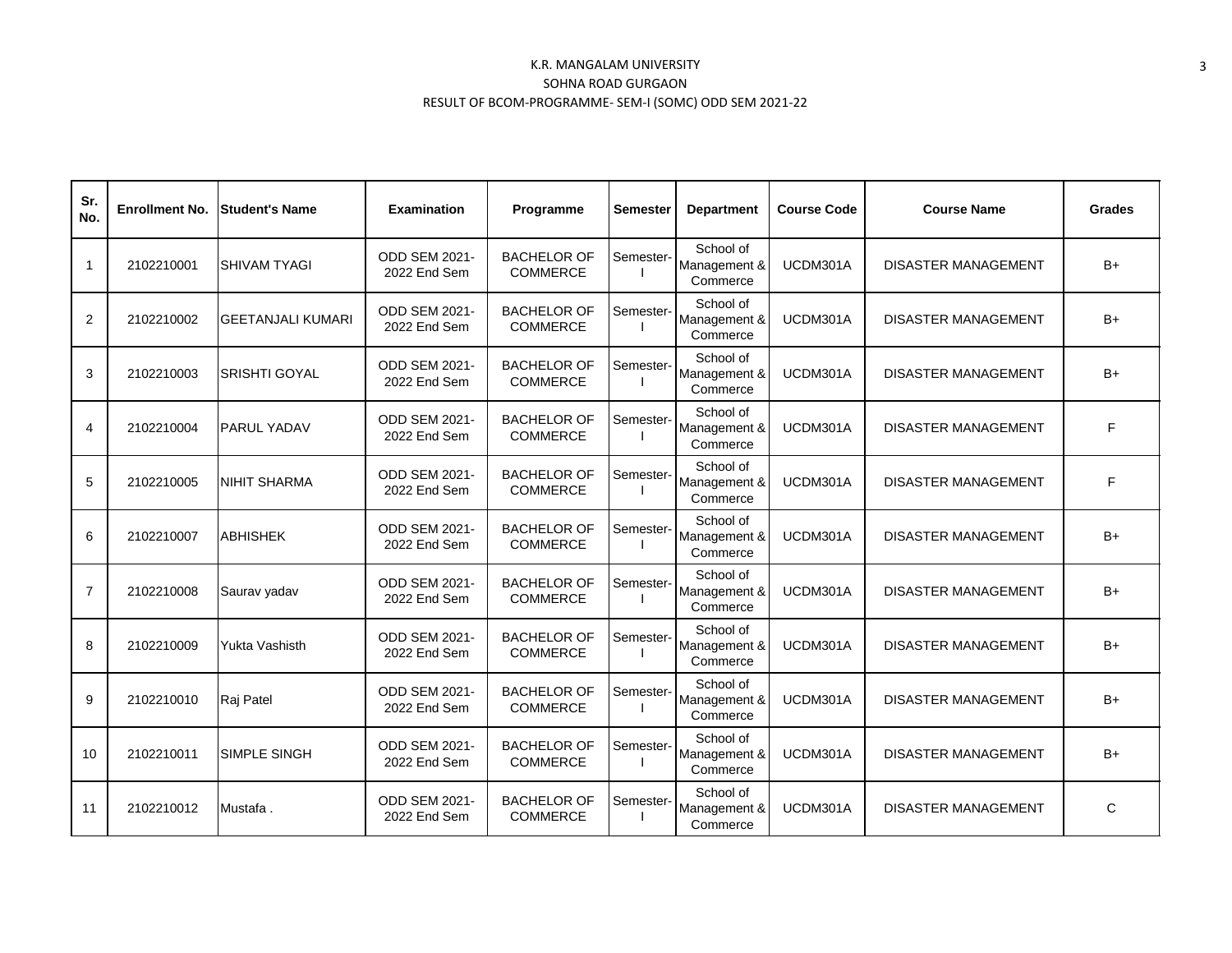| Sr.<br>No.     | <b>Enrollment No.</b> | <b>Student's Name</b>    | <b>Examination</b>                   | Programme                             | Semester  | <b>Department</b>                     | <b>Course Code</b> | <b>Course Name</b>          | <b>Grades</b> |
|----------------|-----------------------|--------------------------|--------------------------------------|---------------------------------------|-----------|---------------------------------------|--------------------|-----------------------------|---------------|
| 1              | 2102210001            | <b>SHIVAM TYAGI</b>      | <b>ODD SEM 2021-</b><br>2022 End Sem | <b>BACHELOR OF</b><br><b>COMMERCE</b> | Semester- | School of<br>Management &<br>Commerce | UCCS155A           | <b>COMMUNICATION SKILLS</b> | A             |
| 2              | 2102210002            | <b>GEETANJALI KUMARI</b> | <b>ODD SEM 2021-</b><br>2022 End Sem | <b>BACHELOR OF</b><br><b>COMMERCE</b> | Semester- | School of<br>Management &<br>Commerce | UCCS155A           | <b>COMMUNICATION SKILLS</b> | A             |
| 3              | 2102210003            | <b>SRISHTI GOYAL</b>     | <b>ODD SEM 2021-</b><br>2022 End Sem | <b>BACHELOR OF</b><br><b>COMMERCE</b> | Semester- | School of<br>Management &<br>Commerce | UCCS155A           | <b>COMMUNICATION SKILLS</b> | A             |
| 4              | 2102210004            | PARUL YADAV              | <b>ODD SEM 2021-</b><br>2022 End Sem | <b>BACHELOR OF</b><br><b>COMMERCE</b> | Semester- | School of<br>Management &<br>Commerce | UCCS155A           | <b>COMMUNICATION SKILLS</b> | F             |
| 5              | 2102210005            | <b>NIHIT SHARMA</b>      | <b>ODD SEM 2021-</b><br>2022 End Sem | <b>BACHELOR OF</b><br><b>COMMERCE</b> | Semester- | School of<br>Management &<br>Commerce | UCCS155A           | <b>COMMUNICATION SKILLS</b> | F             |
| 6              | 2102210007            | <b>ABHISHEK</b>          | <b>ODD SEM 2021-</b><br>2022 End Sem | <b>BACHELOR OF</b><br><b>COMMERCE</b> | Semester- | School of<br>Management &<br>Commerce | UCCS155A           | <b>COMMUNICATION SKILLS</b> | P             |
| $\overline{7}$ | 2102210008            | Saurav yadav             | <b>ODD SEM 2021-</b><br>2022 End Sem | <b>BACHELOR OF</b><br><b>COMMERCE</b> | Semester- | School of<br>Management &<br>Commerce | UCCS155A           | <b>COMMUNICATION SKILLS</b> | A             |
| 8              | 2102210009            | Yukta Vashisth           | <b>ODD SEM 2021-</b><br>2022 End Sem | <b>BACHELOR OF</b><br><b>COMMERCE</b> | Semester- | School of<br>Management &<br>Commerce | UCCS155A           | <b>COMMUNICATION SKILLS</b> | $A+$          |
| 9              | 2102210010            | Raj Patel                | <b>ODD SEM 2021-</b><br>2022 End Sem | <b>BACHELOR OF</b><br><b>COMMERCE</b> | Semester- | School of<br>Management &<br>Commerce | UCCS155A           | <b>COMMUNICATION SKILLS</b> | B             |
| 10             | 2102210011            | SIMPLE SINGH             | <b>ODD SEM 2021-</b><br>2022 End Sem | <b>BACHELOR OF</b><br><b>COMMERCE</b> | Semester- | School of<br>Management &<br>Commerce | UCCS155A           | <b>COMMUNICATION SKILLS</b> | $A+$          |
| 11             | 2102210012            | Mustafa.                 | <b>ODD SEM 2021-</b><br>2022 End Sem | <b>BACHELOR OF</b><br><b>COMMERCE</b> | Semester- | School of<br>Management &<br>Commerce | UCCS155A           | <b>COMMUNICATION SKILLS</b> | P             |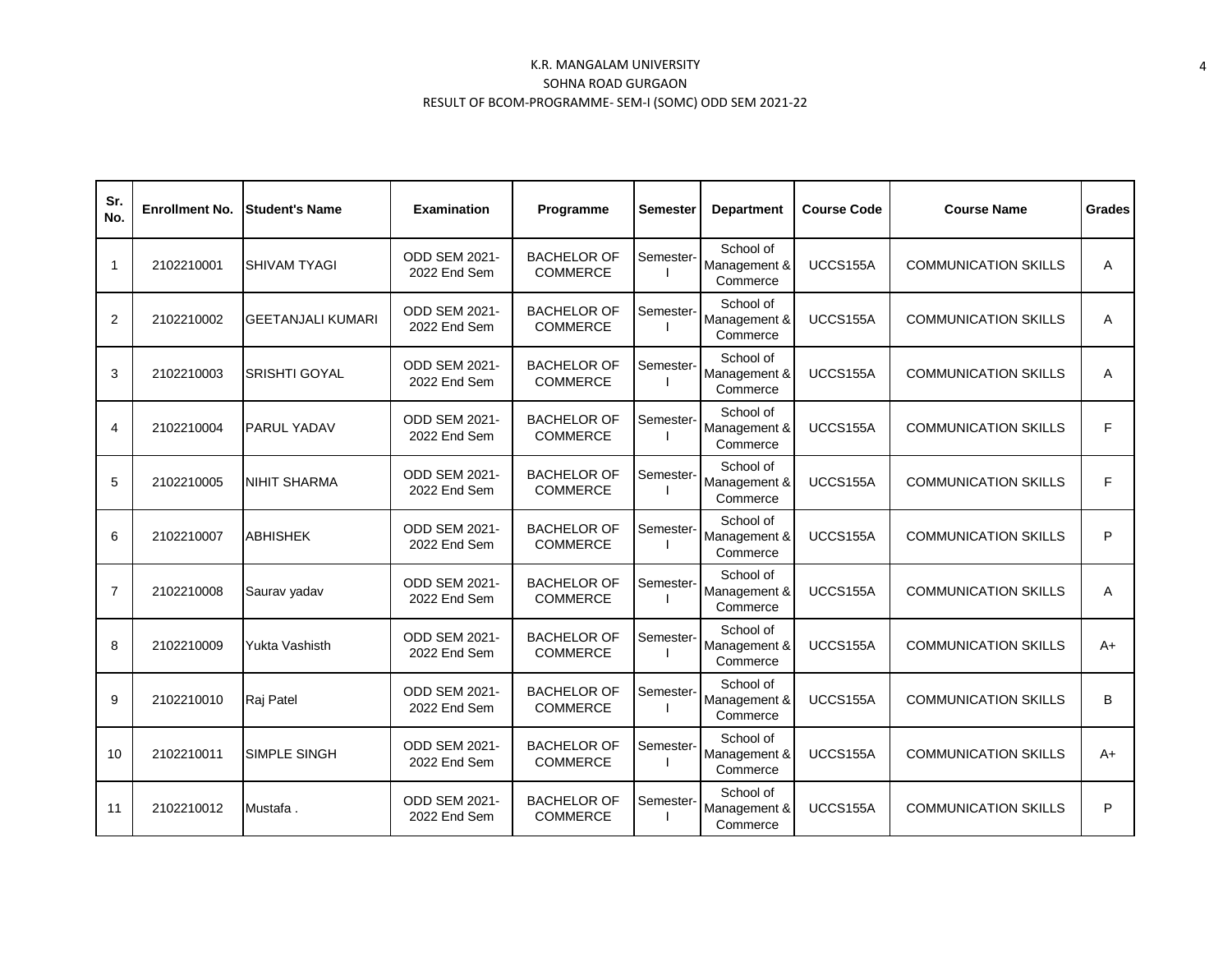| Sr.<br>No.     | <b>Enrollment No.</b> | <b>Student's Name</b>    | <b>Examination</b>                   | Programme                             | <b>Semester</b> | <b>Department</b>                     | <b>Course Code</b> | <b>Course Name</b>             | <b>Grades</b> |
|----------------|-----------------------|--------------------------|--------------------------------------|---------------------------------------|-----------------|---------------------------------------|--------------------|--------------------------------|---------------|
| $\mathbf{1}$   | 2102210001            | <b>SHIVAM TYAGI</b>      | <b>ODD SEM 2021-</b><br>2022 End Sem | <b>BACHELOR OF</b><br><b>COMMERCE</b> | Semester-       | School of<br>Management &<br>Commerce | SMMC154A           | <b>ACCOUNTING FOR BUSINESS</b> | A             |
| 2              | 2102210002            | <b>GEETANJALI KUMARI</b> | <b>ODD SEM 2021-</b><br>2022 End Sem | <b>BACHELOR OF</b><br><b>COMMERCE</b> | Semester-       | School of<br>Management &<br>Commerce | SMMC154A           | <b>ACCOUNTING FOR BUSINESS</b> | A+            |
| 3              | 2102210003            | <b>SRISHTI GOYAL</b>     | <b>ODD SEM 2021-</b><br>2022 End Sem | <b>BACHELOR OF</b><br><b>COMMERCE</b> | Semester-       | School of<br>Management &<br>Commerce | SMMC154A           | <b>ACCOUNTING FOR BUSINESS</b> | A+            |
| $\overline{4}$ | 2102210004            | <b>PARUL YADAV</b>       | <b>ODD SEM 2021-</b><br>2022 End Sem | <b>BACHELOR OF</b><br><b>COMMERCE</b> | Semester-       | School of<br>Management &<br>Commerce | SMMC154A           | <b>ACCOUNTING FOR BUSINESS</b> | F             |
| 5              | 2102210005            | <b>NIHIT SHARMA</b>      | <b>ODD SEM 2021-</b><br>2022 End Sem | <b>BACHELOR OF</b><br><b>COMMERCE</b> | Semester-       | School of<br>Management &<br>Commerce | SMMC154A           | <b>ACCOUNTING FOR BUSINESS</b> | F             |
| 6              | 2102210007            | <b>ABHISHEK</b>          | <b>ODD SEM 2021-</b><br>2022 End Sem | <b>BACHELOR OF</b><br><b>COMMERCE</b> | Semester-       | School of<br>Management &<br>Commerce | SMMC154A           | <b>ACCOUNTING FOR BUSINESS</b> | A             |
| $\overline{7}$ | 2102210008            | Saurav yadav             | <b>ODD SEM 2021-</b><br>2022 End Sem | <b>BACHELOR OF</b><br><b>COMMERCE</b> | Semester-       | School of<br>Management &<br>Commerce | SMMC154A           | <b>ACCOUNTING FOR BUSINESS</b> | $A+$          |
| 8              | 2102210009            | Yukta Vashisth           | <b>ODD SEM 2021-</b><br>2022 End Sem | <b>BACHELOR OF</b><br><b>COMMERCE</b> | Semester-       | School of<br>Management &<br>Commerce | SMMC154A           | ACCOUNTING FOR BUSINESS        | F             |
| 9              | 2102210010            | Raj Patel                | <b>ODD SEM 2021-</b><br>2022 End Sem | <b>BACHELOR OF</b><br><b>COMMERCE</b> | Semester-       | School of<br>Management &<br>Commerce | SMMC154A           | <b>ACCOUNTING FOR BUSINESS</b> | A             |
| 10             | 2102210011            | SIMPLE SINGH             | <b>ODD SEM 2021-</b><br>2022 End Sem | <b>BACHELOR OF</b><br><b>COMMERCE</b> | Semester-       | School of<br>Management &<br>Commerce | SMMC154A           | <b>ACCOUNTING FOR BUSINESS</b> | A             |
| 11             | 2102210012            | Mustafa.                 | <b>ODD SEM 2021-</b><br>2022 End Sem | <b>BACHELOR OF</b><br><b>COMMERCE</b> | Semester-       | School of<br>Management &<br>Commerce | SMMC154A           | <b>ACCOUNTING FOR BUSINESS</b> | A             |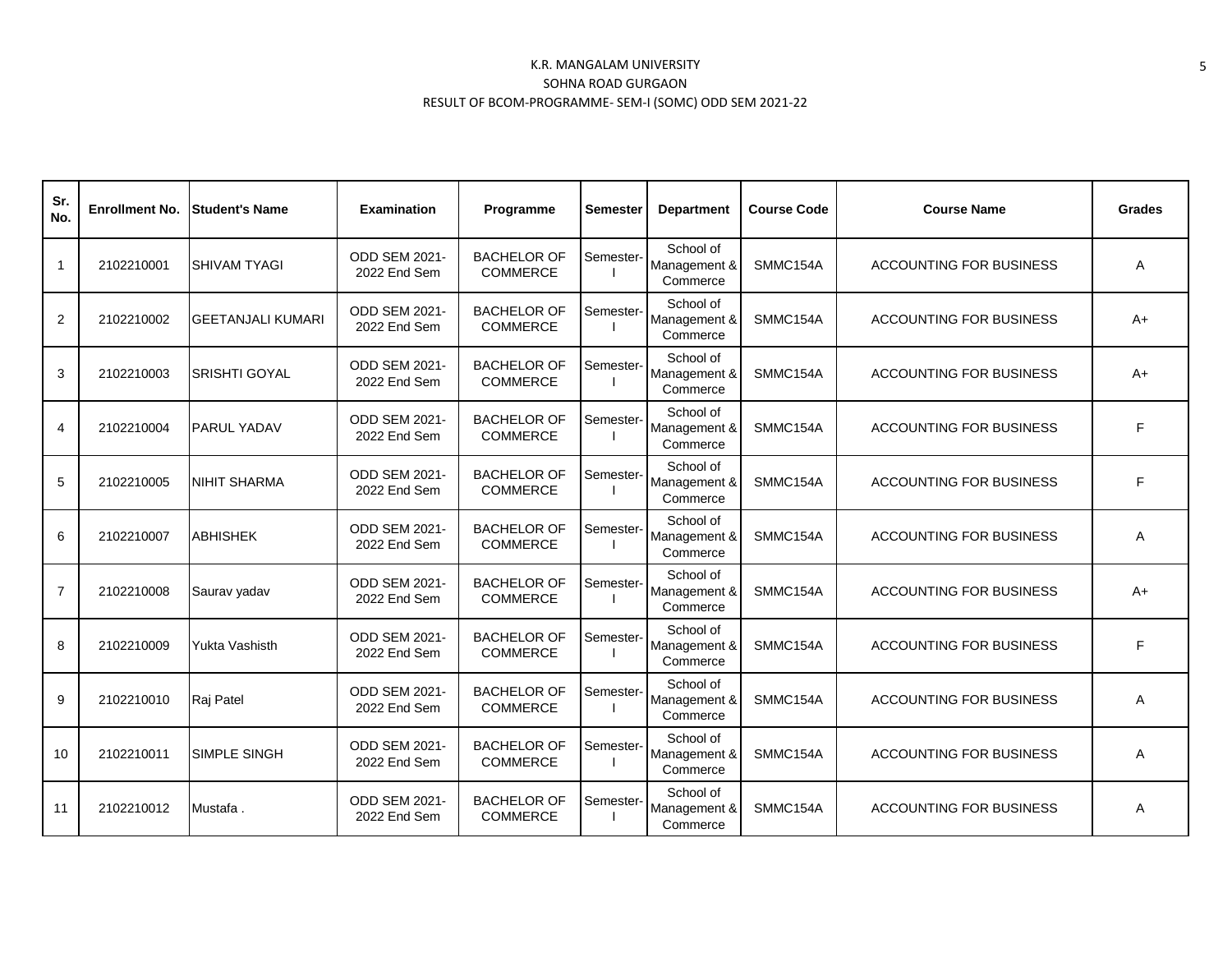| Sr.<br>No.     | <b>Enrollment No.</b> | <b>Student's Name</b>    | Examination                          | Programme                             | Semester  | <b>Department</b>                     | <b>Course Code</b> | <b>Course Name</b>       | <b>Grades</b> |
|----------------|-----------------------|--------------------------|--------------------------------------|---------------------------------------|-----------|---------------------------------------|--------------------|--------------------------|---------------|
| $\mathbf{1}$   | 2102210001            | <b>SHIVAM TYAGI</b>      | <b>ODD SEM 2021-</b><br>2022 End Sem | <b>BACHELOR OF</b><br><b>COMMERCE</b> | Semester- | School of<br>Management &<br>Commerce | SMMC476A           | <b>STRESS MANAGEMENT</b> | $B+$          |
| 2              | 2102210002            | <b>GEETANJALI KUMARI</b> | <b>ODD SEM 2021-</b><br>2022 End Sem | <b>BACHELOR OF</b><br><b>COMMERCE</b> | Semester- | School of<br>Management &<br>Commerce | SMMC476A           | <b>STRESS MANAGEMENT</b> | A+            |
| 3              | 2102210003            | <b>SRISHTI GOYAL</b>     | <b>ODD SEM 2021-</b><br>2022 End Sem | <b>BACHELOR OF</b><br><b>COMMERCE</b> | Semester- | School of<br>Management &<br>Commerce | SMMC476A           | STRESS MANAGEMENT        | A             |
| 4              | 2102210004            | PARUL YADAV              | <b>ODD SEM 2021-</b><br>2022 End Sem | <b>BACHELOR OF</b><br><b>COMMERCE</b> | Semester- | School of<br>Management &<br>Commerce | SMMC476A           | <b>STRESS MANAGEMENT</b> | F             |
| 5              | 2102210005            | <b>NIHIT SHARMA</b>      | <b>ODD SEM 2021-</b><br>2022 End Sem | <b>BACHELOR OF</b><br><b>COMMERCE</b> | Semester- | School of<br>Management &<br>Commerce | SMMC476A           | <b>STRESS MANAGEMENT</b> | F             |
| 6              | 2102210007            | <b>ABHISHEK</b>          | ODD SEM 2021-<br>2022 End Sem        | <b>BACHELOR OF</b><br><b>COMMERCE</b> | Semester- | School of<br>Management &<br>Commerce | SMMC476A           | <b>STRESS MANAGEMENT</b> | B+            |
| $\overline{7}$ | 2102210008            | Saurav yadav             | <b>ODD SEM 2021-</b><br>2022 End Sem | <b>BACHELOR OF</b><br><b>COMMERCE</b> | Semester- | School of<br>Management &<br>Commerce | SMMC476A           | <b>STRESS MANAGEMENT</b> | A             |
| 8              | 2102210009            | Yukta Vashisth           | <b>ODD SEM 2021-</b><br>2022 End Sem | <b>BACHELOR OF</b><br><b>COMMERCE</b> | Semester- | School of<br>Management &<br>Commerce | SMMC476A           | <b>STRESS MANAGEMENT</b> | F             |
| 9              | 2102210010            | Raj Patel                | <b>ODD SEM 2021-</b><br>2022 End Sem | <b>BACHELOR OF</b><br><b>COMMERCE</b> | Semester- | School of<br>Management &<br>Commerce | SMMC476A           | <b>STRESS MANAGEMENT</b> | Α             |
| 10             | 2102210011            | <b>SIMPLE SINGH</b>      | <b>ODD SEM 2021-</b><br>2022 End Sem | <b>BACHELOR OF</b><br><b>COMMERCE</b> | Semester- | School of<br>Management &<br>Commerce | SMMC476A           | <b>STRESS MANAGEMENT</b> | A+            |
| 11             | 2102210012            | Mustafa.                 | <b>ODD SEM 2021-</b><br>2022 End Sem | <b>BACHELOR OF</b><br><b>COMMERCE</b> | Semester- | School of<br>Management &<br>Commerce | SMMC476A           | <b>STRESS MANAGEMENT</b> | P             |